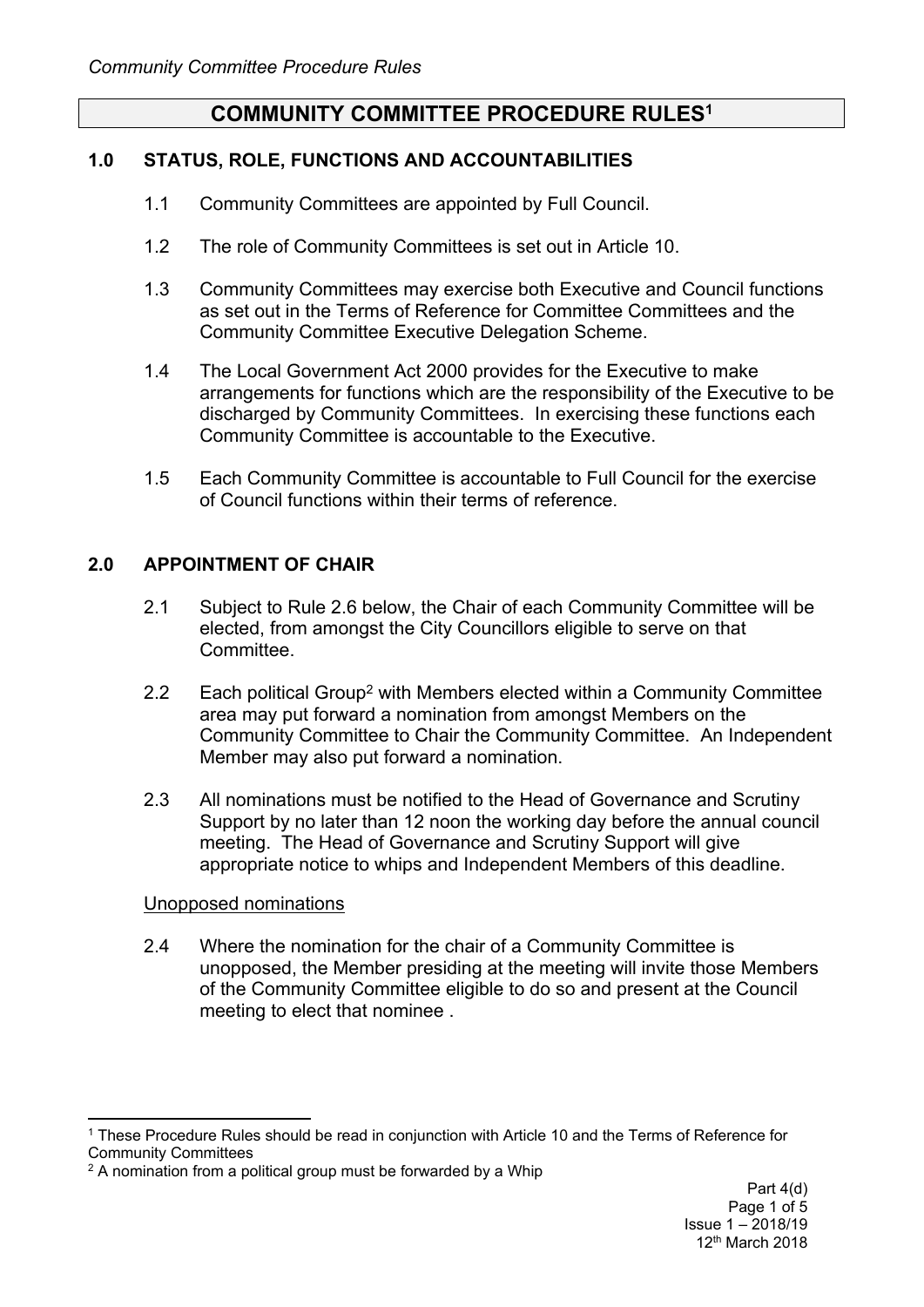### Contested Nominations

- 2.5 Where the Annual Council Meeting is required to consider more than one nomination for the position of Chair, the Member presiding at the meeting will invite those Members of the Community Committee eligible to do so and present at the Council meeting to vote. If no overall majority is achieved<sup>3</sup>, then the nominee with the smallest number of votes will be eliminated from consideration and the vote repeated.
- 2.6 Where an overall majority of votes cannot be obtained by votes cast by those Members of the Community Committee eligible to do so and present at the Council meeting, the vote will be widened to include all Members of Council present. The nominee with the overall majority of votes cast by members of Council will be appointed as the Chair of the Community Committee for the duration of the forthcoming municipal year.

# **3.0 COMMUNITY COMMITTEE MEETINGS**

#### **Frequency**

- 3.1 There shall be at least four ordinary meetings of each Community Committee in each municipal year. A schedule of meetings will be approved by each Community Committee.
- 3.2 Special meetings of a Community Committee may be called in accordance with the Council Procedure Rules.

## Business to be Transacted

- 3.3 All decisions or recommendations to be made by a Community Committee must be determined at a formal meeting of the Committee.
- 3.4 Community Committees will comply with the Executive and Decision Making Procedure Rules and the Access to Information Procedure Rules in Part 4 of the Constitution.
- 3.5 The Community Committee will not deal with an individual's issues or complaints.

#### Agenda Items

- 3.6 Community Committees shall consider the following business:
	- exclusion of public:
	- appeals against refusal of inspection of documents;
	- late items:
	- declarations of interest if any;

<sup>&</sup>lt;sup>3</sup> The Member presiding at the meeting shall have no casting vote whether in relation to the community committee of which they are a Member or otherwise.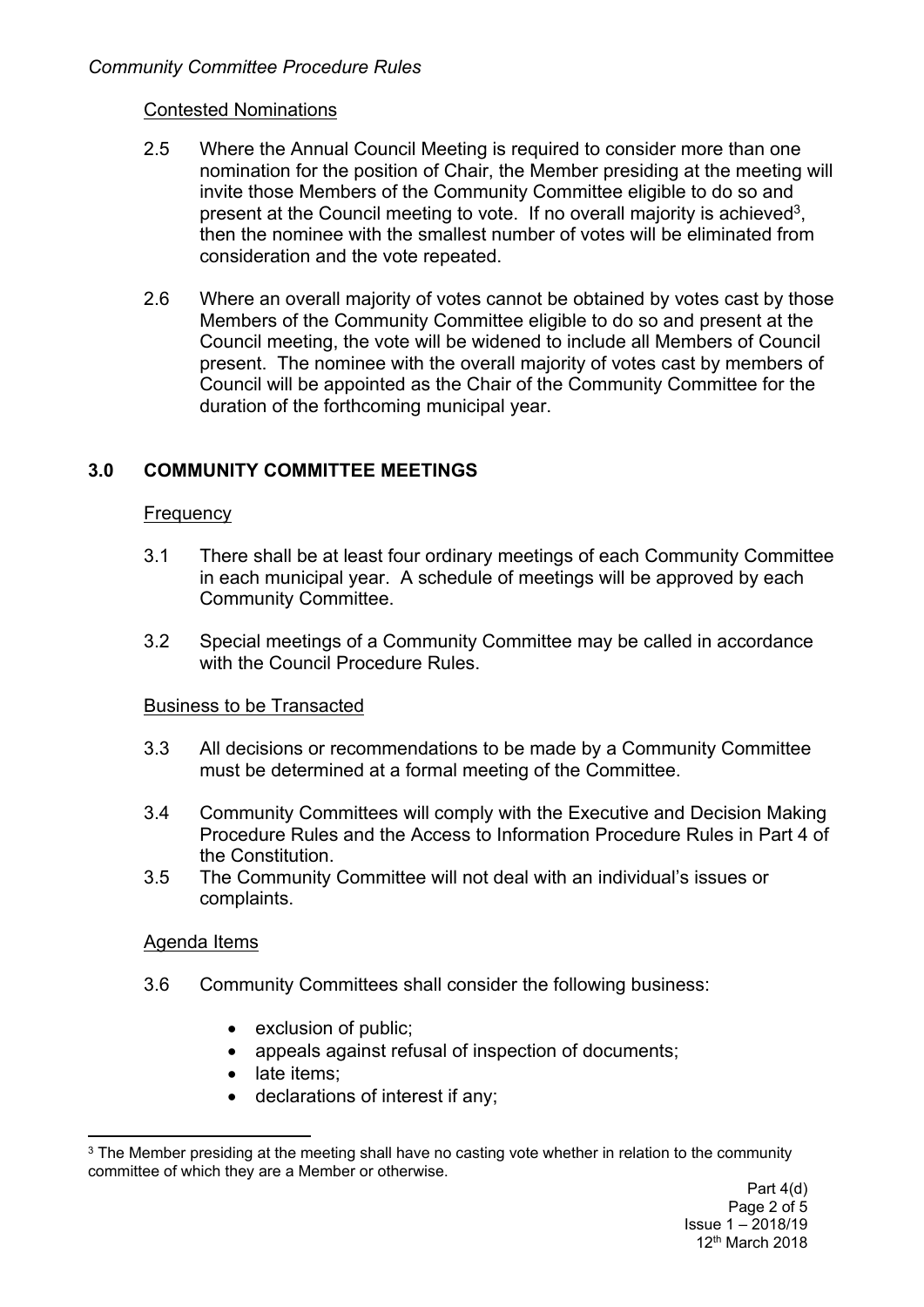- apologies for absence;
- additional matters set out on the agenda for the meeting.

# **4.0 PARTICIPATION**

4.1 Save for those parts of a meeting where the arrangements for exclusion of the press and public set out in the Executive and Decision Making Procedure Rules and the Access to Information Procedure Rules apply, all meetings will be held in public<sup>4</sup>.

#### Co-optees

- 4.2 Co-opted members may participate<sup>5</sup> in the debate in the same way as Elected Members.
- 4.3 No co-opted member shall be appointed for a period beyond the next Annual Meeting of the Council.

#### Quorum and Substitution

4.4 The quorum for a meeting of an Community Committee shall be as set out in the Council Procedure Rules.

#### Voting

- 4.5 Elected Ward Members are entitled to vote in relation to all business transacted at Community Committee meetings<sup>6</sup>.
- 4.6 Co-optees are non-voting members of the committee.
- 4.7 In the event of an equality of votes, the Chair will have a second, or casting, vote.

## Rights to attend and speak

- 4.8 A Community Committee may invite representatives from other organisations to attend Community Committee meetings. These people may speak with the permission of the Chair.
- 4.9 Members of the public present at Community Committee meetings are observers and may speak with the permission of the Chair.

<sup>4</sup> The Recording Prototcol: Third Party Recording of Committees, Boards and Panels, set out in the Access to Information Procedure Rules applies.

<sup>5</sup> Section 102 (3) of the Local Government Act 1972 provides that a committee, other than a committee for regulating and controlling the finance of the local authority or of their area, may include persons who are not members of the appointing authority. Co-optees will not therefore participate in business of the committee which regulates or controls the finance of the area,

<sup>6</sup> Save where the Code of Conduct prevents this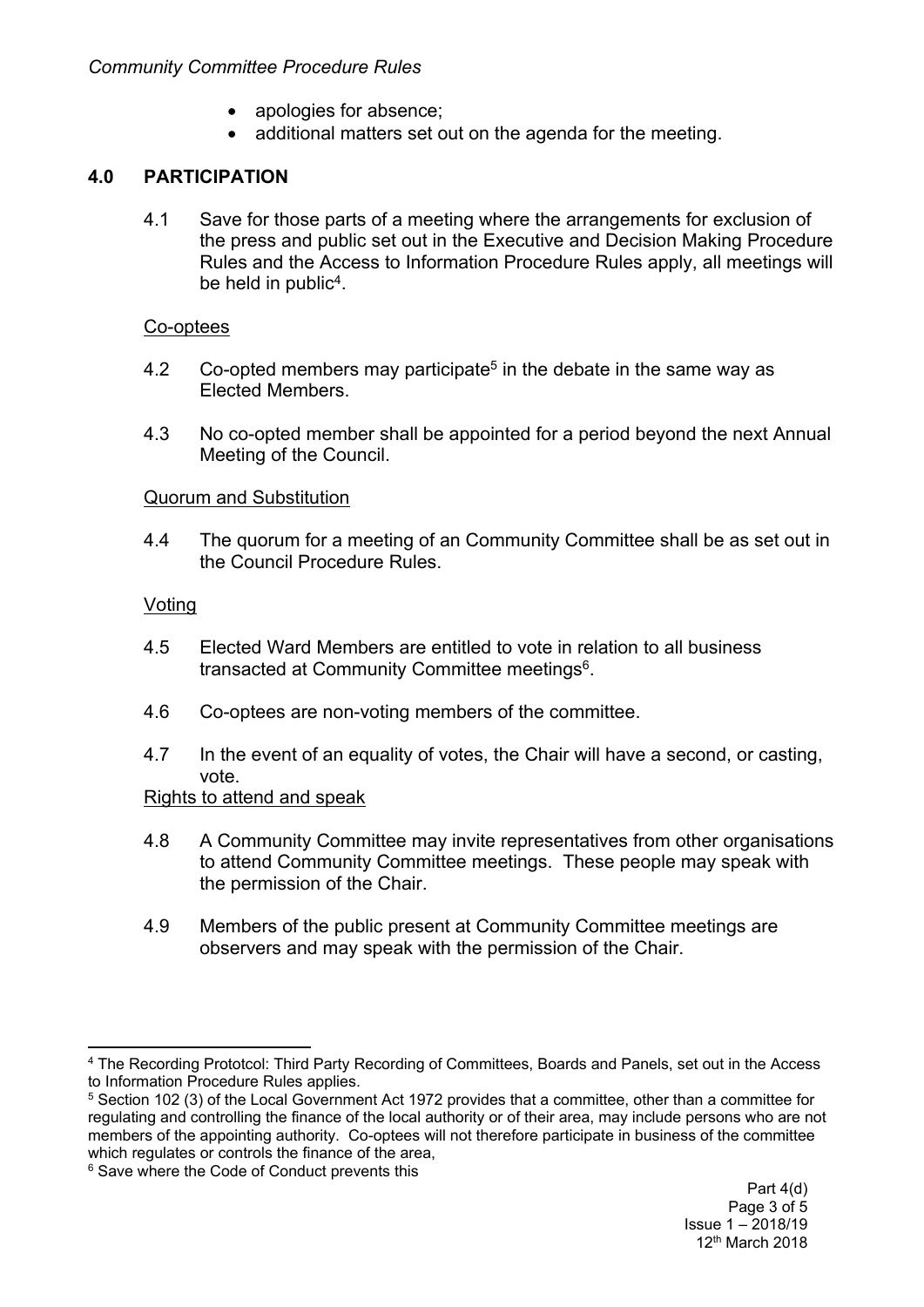## **Deputations**

- 4.10 A Community Committee may receive up to three<sup>7</sup> Deputations, relevant to some matter in relation to which the committee has powers or duties or which affects the committee's area $8$ , at any meeting of the Committee.
- 4.11 A request to bring a deputation must be submitted, to the Council's Head of Governance and Scrutiny Support, at least fourteen clear working days in advance of the Community Committee meeting for which permission is sought. The request must include a copy of the proposed deputation speech.
- 4.12 The suitability of the deputation shall be determined by the Director of Communities and Environment. Permission to present the deputation shall be issued by the Head of Governance and Scrutiny Support<sup>9</sup>.
- 4.13 A deputation shall consist of at least two and no more than five people, only one of whom shall speak except by permission of the Chair. The deputation may address the Committee for not more than five minutes in duration.
- 4.14 Deputations shall be heard in the same order in which notices were received.
- 4.15 Any Member of the Community Committee may propose that the deputation be or not be received, or that the subject matter be referred to the appropriate Director or Committee. If the proposal is seconded the Chair shall put the proposal to the vote.

#### Open Forums

- 4.16 At the discretion of the Chair a period of up to 10 minutes<sup>10</sup> may be allocated at each ordinary meeting of a Community Committee for members of the public to make representations or ask questions on matters within the terms of reference of the Community Committee. The period of time may be extended at the discretion of the Chair.
- 4.17 No member of the public shall speak for more than three minutes in the open forum, except by permission of the Chair.

## Advisory Or Consultative Forums

4.18 A Community Committee may establish<sup>11</sup> and set terms of reference for one or more<sup>12</sup> area or issue based Community Forums<sup>13</sup>, to act in an advisory or consultative capacity.

<sup>8</sup> Deputation requests which relate solely to the interests of an individual or company, or which present, or may appear to present unsubstantiated allegations or claims in respect of an individual, group of individuals, a company or any other body, or are in any way vexatious or otherwise significantly prejudicial to the interests of the Council or the City of Leeds, will not be permitted.

 $<sup>7</sup>$  This number may be extended at the discretion of the Chair but shall be fixed in advance of any meeting.</sup>

<sup>&</sup>lt;sup>9</sup> A deputation shall not be admitted about any matter which has been the subject of deputation in the preceding six months.

 $10$  Which may be extended at the discretion of the Chair

<sup>11</sup> The Community Committee shall determine how the membership of the Forum shall be decided.